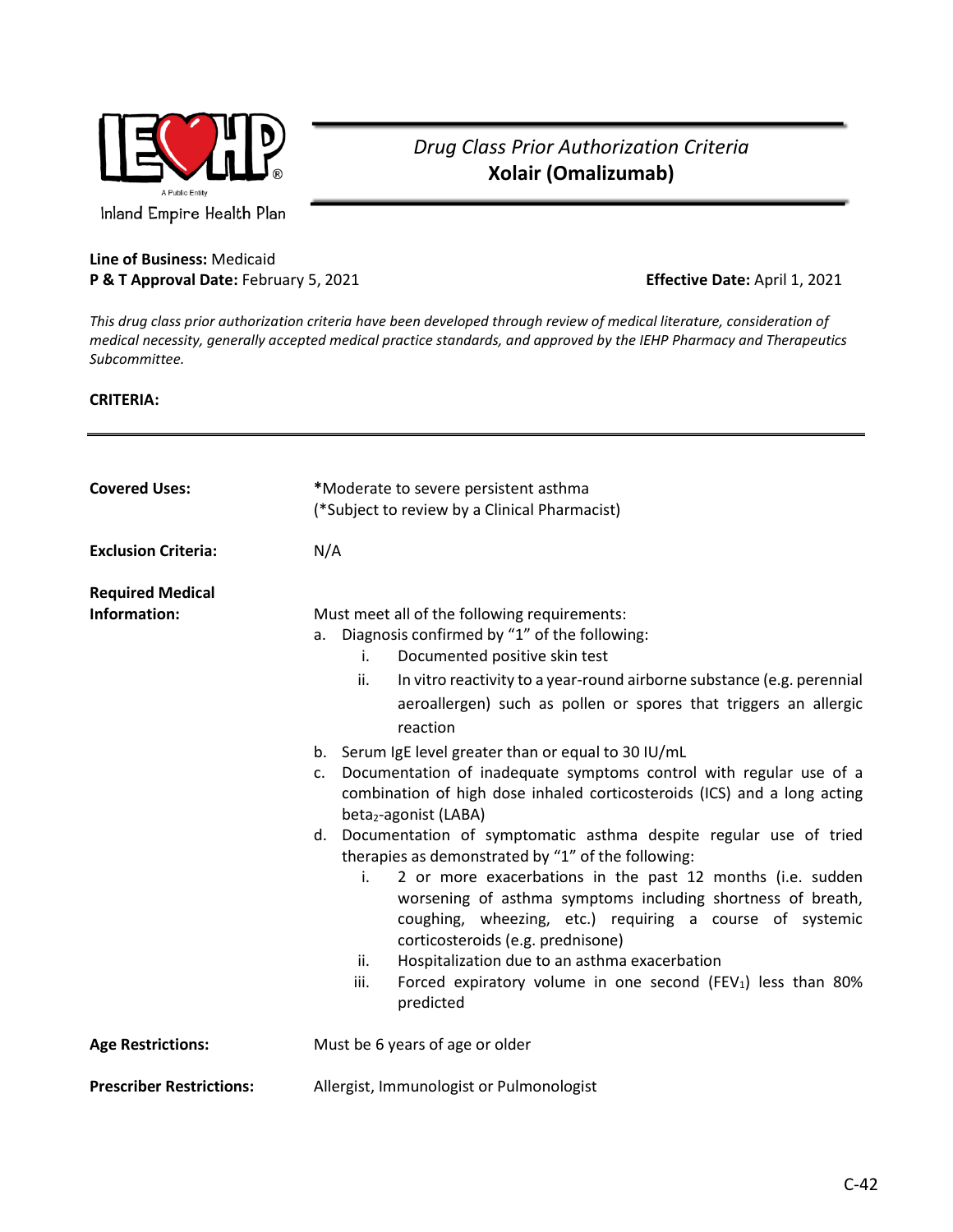| <b>Other Criteria:</b>                  | Reauthorization criteria: Must meet all of the following:<br>Documentation of meeting therapeutic goal as demonstrated by "1" of the<br>a.<br>following:<br>i.<br>Decreased rescue medication (e.g. albuterol) utilization<br>Decreased frequency of asthma attacks (e.g. systemic corticoid<br>ii.<br>utilization, hospitalization, etc.)<br>Improved percent predicted FEV <sub>1</sub> from pretreatment baseline (e.g.<br>iii.<br>at least 5% improvement)<br>Reduction of asthma-related symptoms including but not limited to<br>iv.<br>wheezing, shortness of breath, coughing, fatigue or asthmatic<br>symptoms upon awakening<br>Used in combination with an inhaled corticosteroid controller medication<br>b.                                                                                                                                                                                                                                                 |
|-----------------------------------------|--------------------------------------------------------------------------------------------------------------------------------------------------------------------------------------------------------------------------------------------------------------------------------------------------------------------------------------------------------------------------------------------------------------------------------------------------------------------------------------------------------------------------------------------------------------------------------------------------------------------------------------------------------------------------------------------------------------------------------------------------------------------------------------------------------------------------------------------------------------------------------------------------------------------------------------------------------------------------|
|                                         | Requested dosage and administration are consistent with the FDA<br>c.<br>recommendation                                                                                                                                                                                                                                                                                                                                                                                                                                                                                                                                                                                                                                                                                                                                                                                                                                                                                  |
| <b>Covered Uses:</b>                    | *Chronic idiopathic urticaria<br>(*Subject to review by a Clinical Pharmacist)                                                                                                                                                                                                                                                                                                                                                                                                                                                                                                                                                                                                                                                                                                                                                                                                                                                                                           |
| <b>Exclusion Criteria:</b>              | N/A                                                                                                                                                                                                                                                                                                                                                                                                                                                                                                                                                                                                                                                                                                                                                                                                                                                                                                                                                                      |
| <b>Required Medical</b><br>Information: | Must meet all of the following requirements:<br>a. Documentation of hives (e.g. urticaria) that has been intermittently or<br>continuously present for at least 6 weeks<br>b. Must meet "1" of the following requirements:<br>Failure or clinically significant adverse effects to at least a 2-week<br>i.<br>trial of "2" different second generation H1-antihistamines (e.g.<br>fexofenadine, cetirizine, loratadine) at maximally tolerated dose<br>Failure or clinically significant adverse effects to a combination of<br>ii.<br>"1" second generation H1-antihistamine with "1" of the following:<br>H2-antihistamine (e.g. famotidine, ranitidine)<br>1.<br>Leukotriene modifier (e.g. montelukast)<br>c. Documentation of continued use of a second generation H1-antihistamine,<br>unless intolerant or contraindicated<br>d. Member is symptomatic with above therapies (i.e. persistent skin lesions<br>despite maximum FDA-approved dose of anti-histamine) |
| <b>Age Restrictions:</b>                | Must be 12 years of age or older                                                                                                                                                                                                                                                                                                                                                                                                                                                                                                                                                                                                                                                                                                                                                                                                                                                                                                                                         |
| <b>Prescriber Restrictions:</b>         | Allergist, Immunologist or Dermatologist                                                                                                                                                                                                                                                                                                                                                                                                                                                                                                                                                                                                                                                                                                                                                                                                                                                                                                                                 |
| <b>Other Criteria:</b>                  | Reauthorization criteria: Must meet the following requirement:<br>Documentation of meeting therapeutic goals (e.g. reduction in hives<br>а.<br>improved skin condition, etc.)                                                                                                                                                                                                                                                                                                                                                                                                                                                                                                                                                                                                                                                                                                                                                                                            |